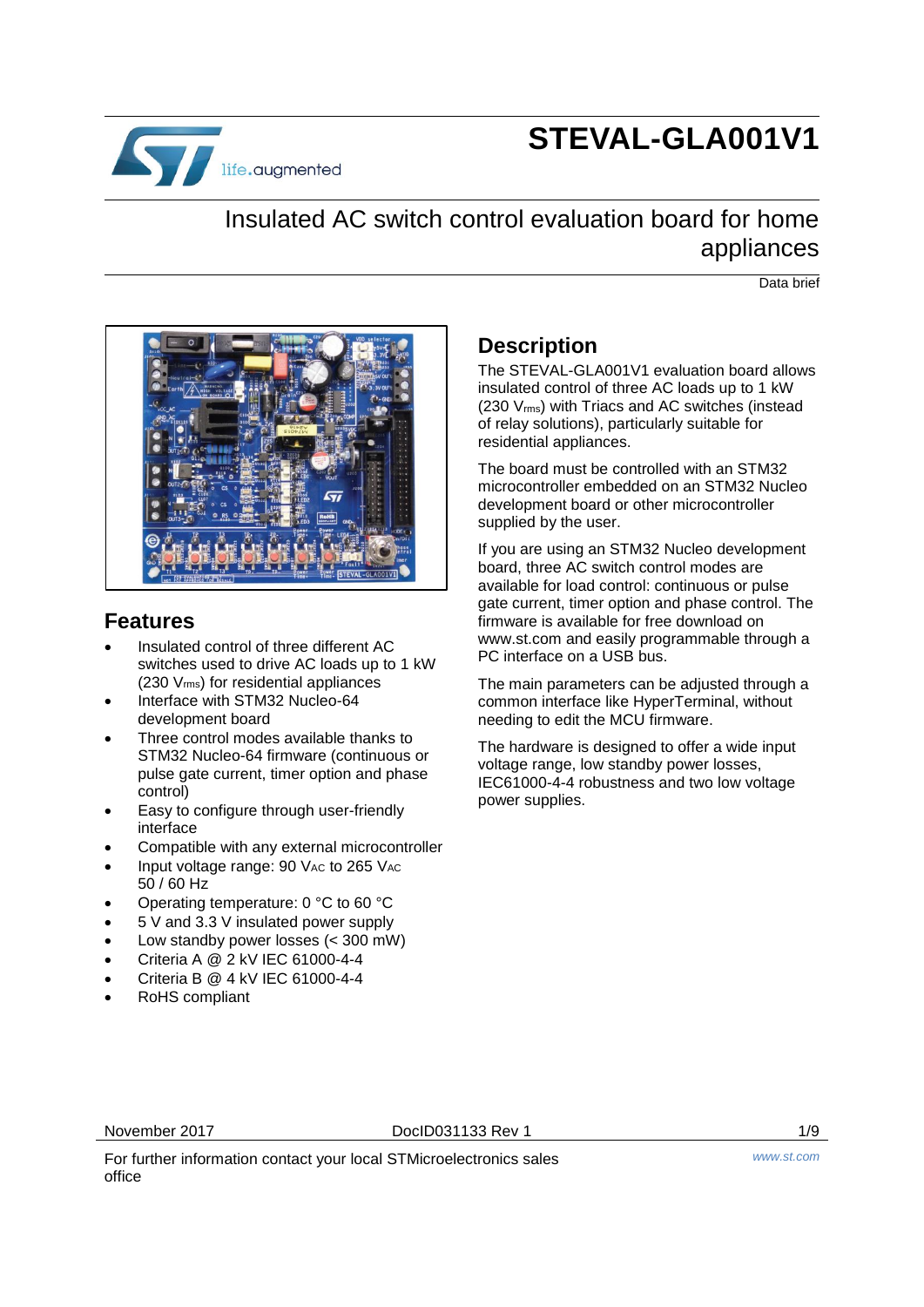## **1 Schematic diagrams**



#### **Figure 2: STEVAL-GLA001V1 - ZVS detection**



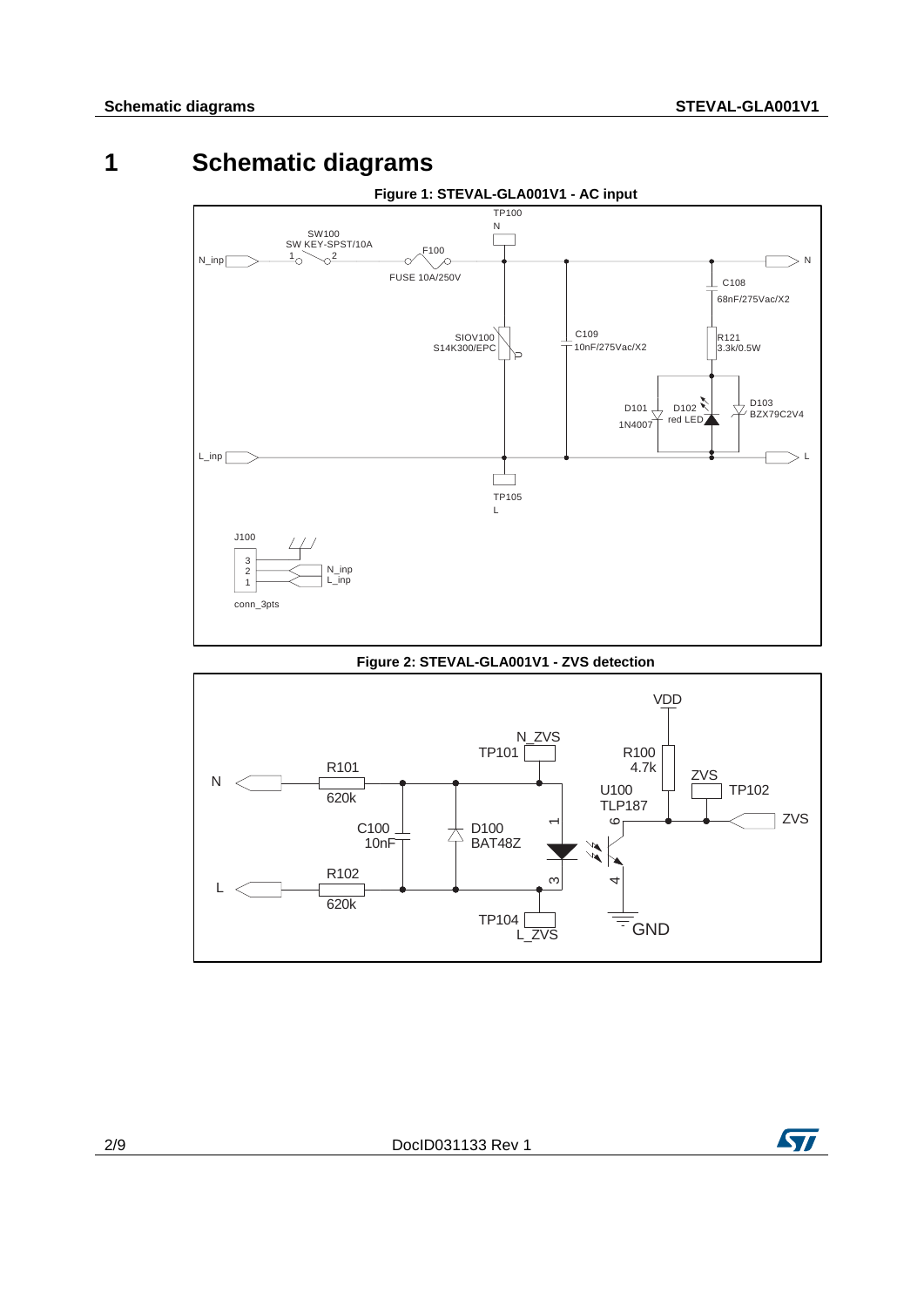

#### **Figure 4: STEVAL-GLA001V1 - Triacs/ACS connection**



ST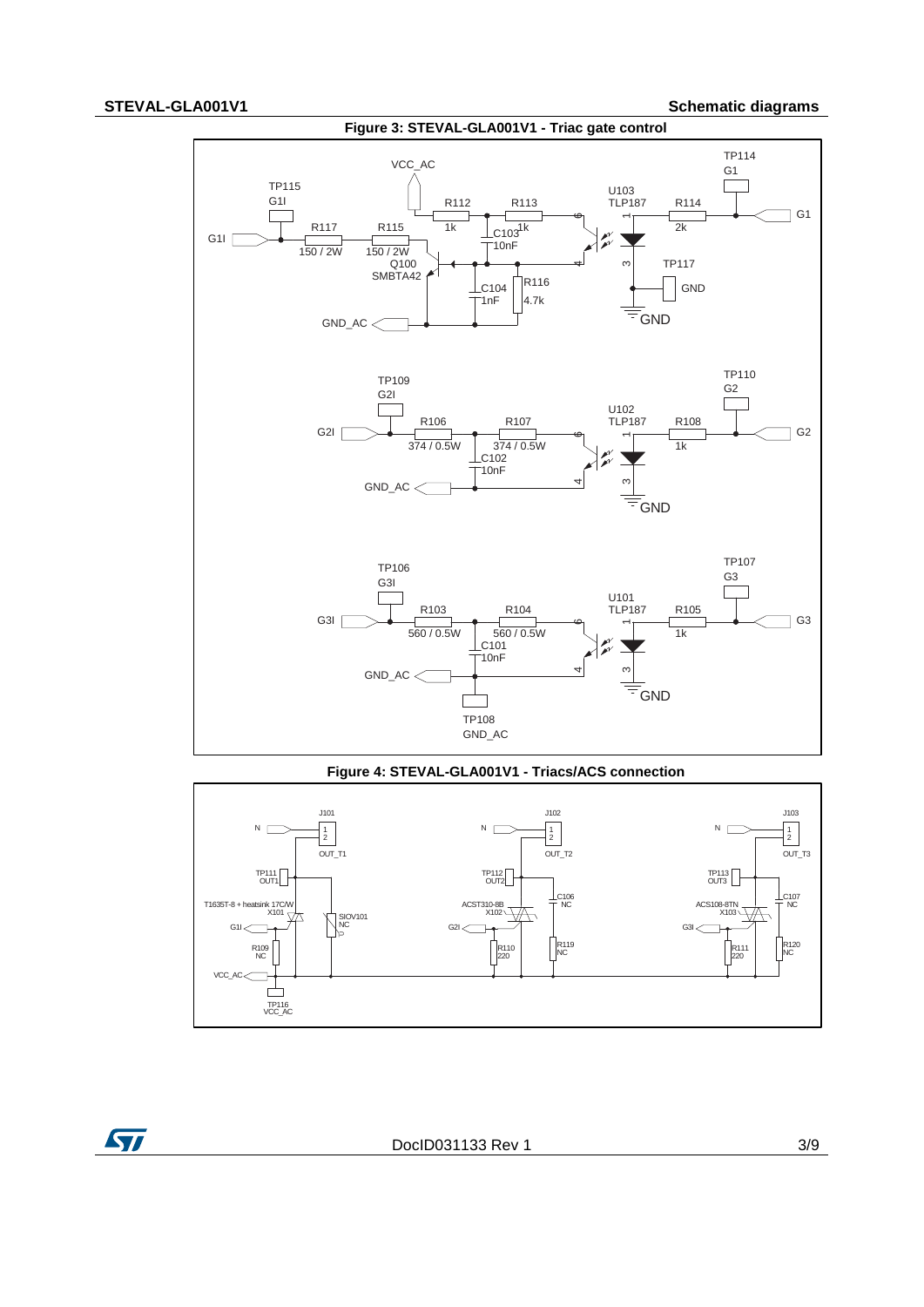

4/9 DocID031133 Rev 1

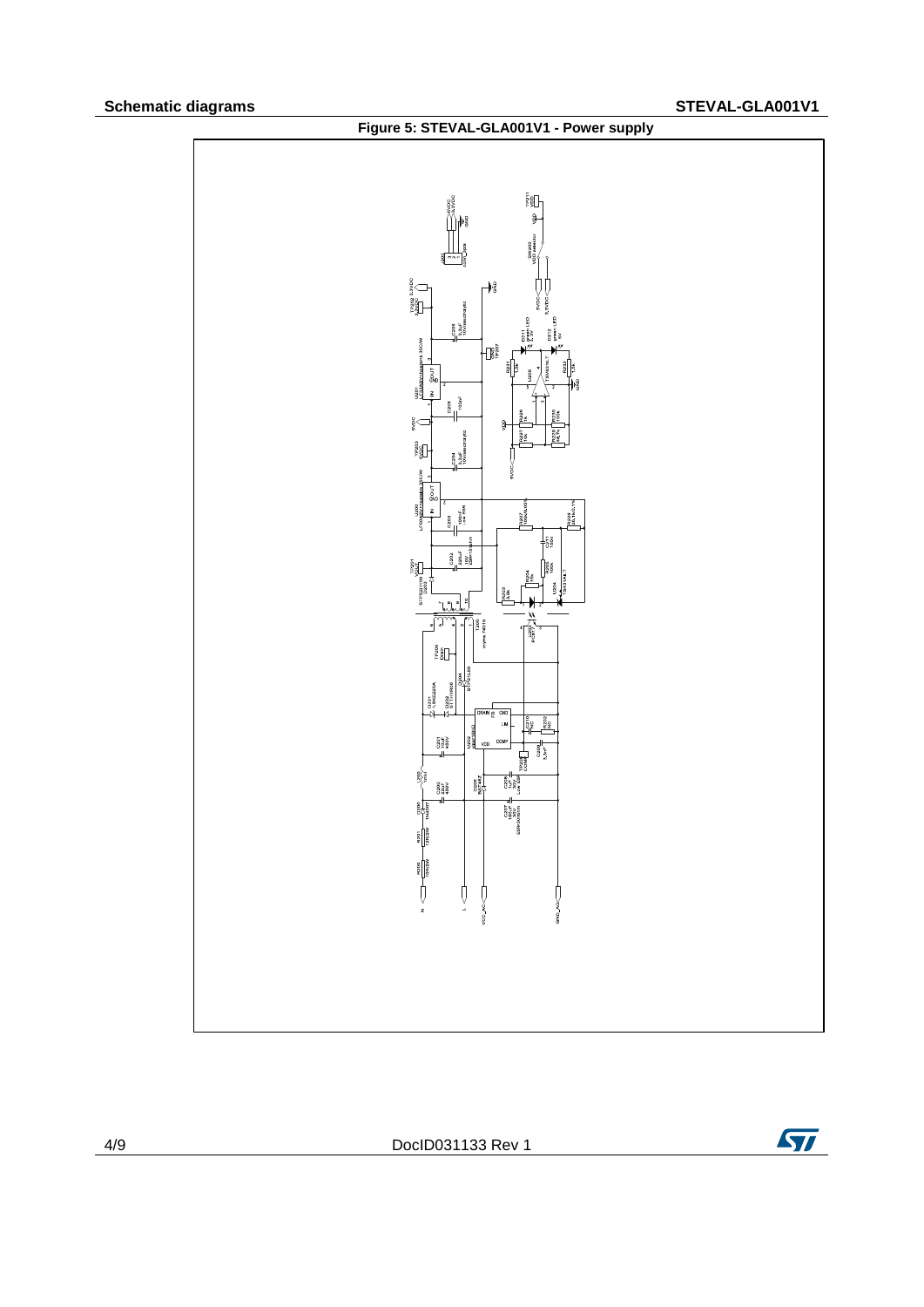

ST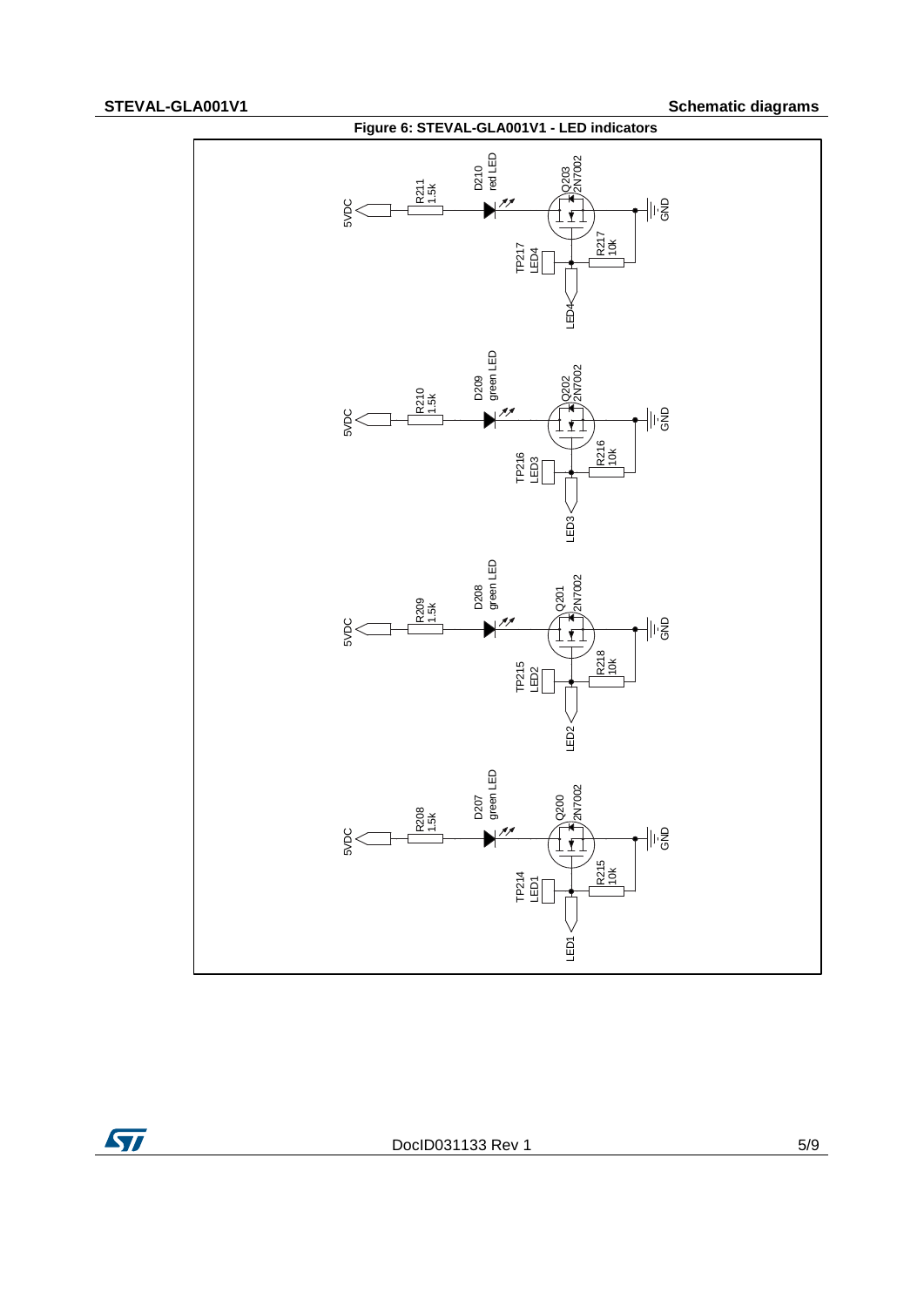#### **Schematic diagrams STEVAL-GLA001V1**



TP212 SW201 J. SW DPDT 3  $\overline{P}$ OS $\overline{1}$  $MODE<$ 2 3  $\bigcap$ R212 4 VDD 1k 5 6  $\circ$ R213 620  $\equiv$ **GND** R214  $1k$ 

#### **Figure 8: STEVAL-GLA001V1 - Mode selector switch**

#### **Figure 9: STEVAL-GLA001V1 - Customer board connector**



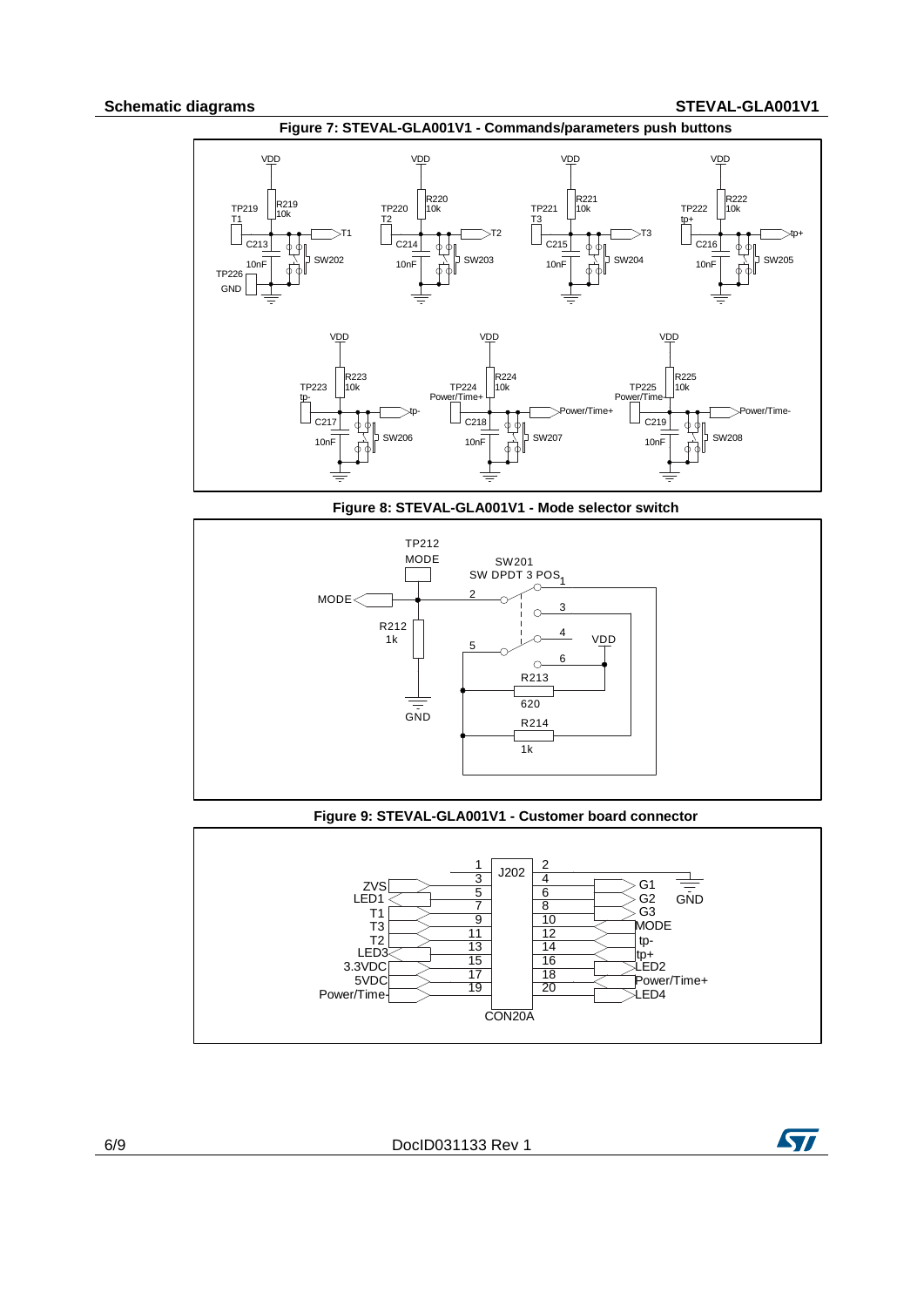### **STEVAL-GLA001V1 Schematic diagrams**





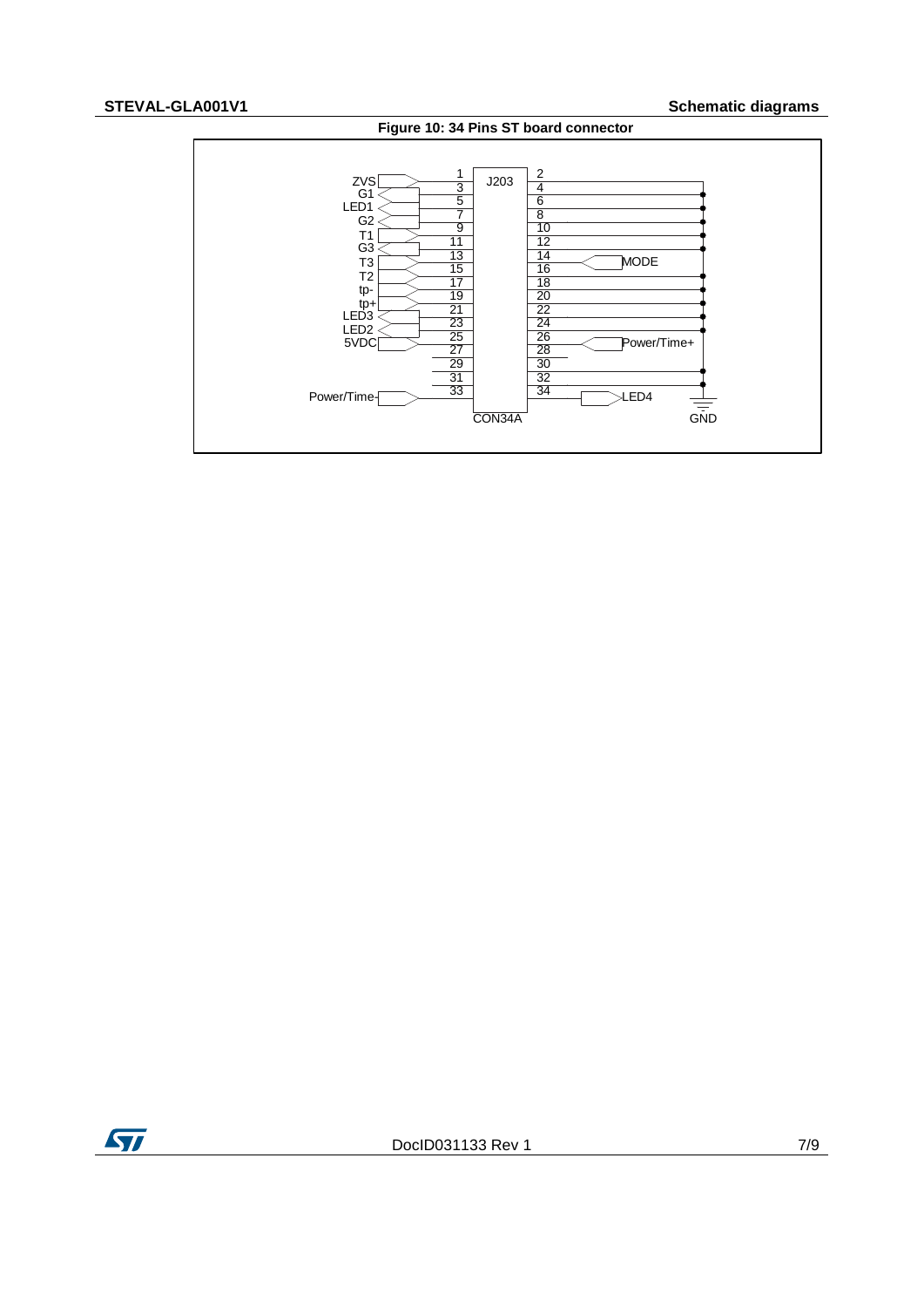## **2 Revision history**

**Table 1: Document revision history**

| <b>Date</b> | <b>Version</b> | <b>Changes</b>   |
|-------------|----------------|------------------|
| 15-Nov-2017 |                | Initial release. |